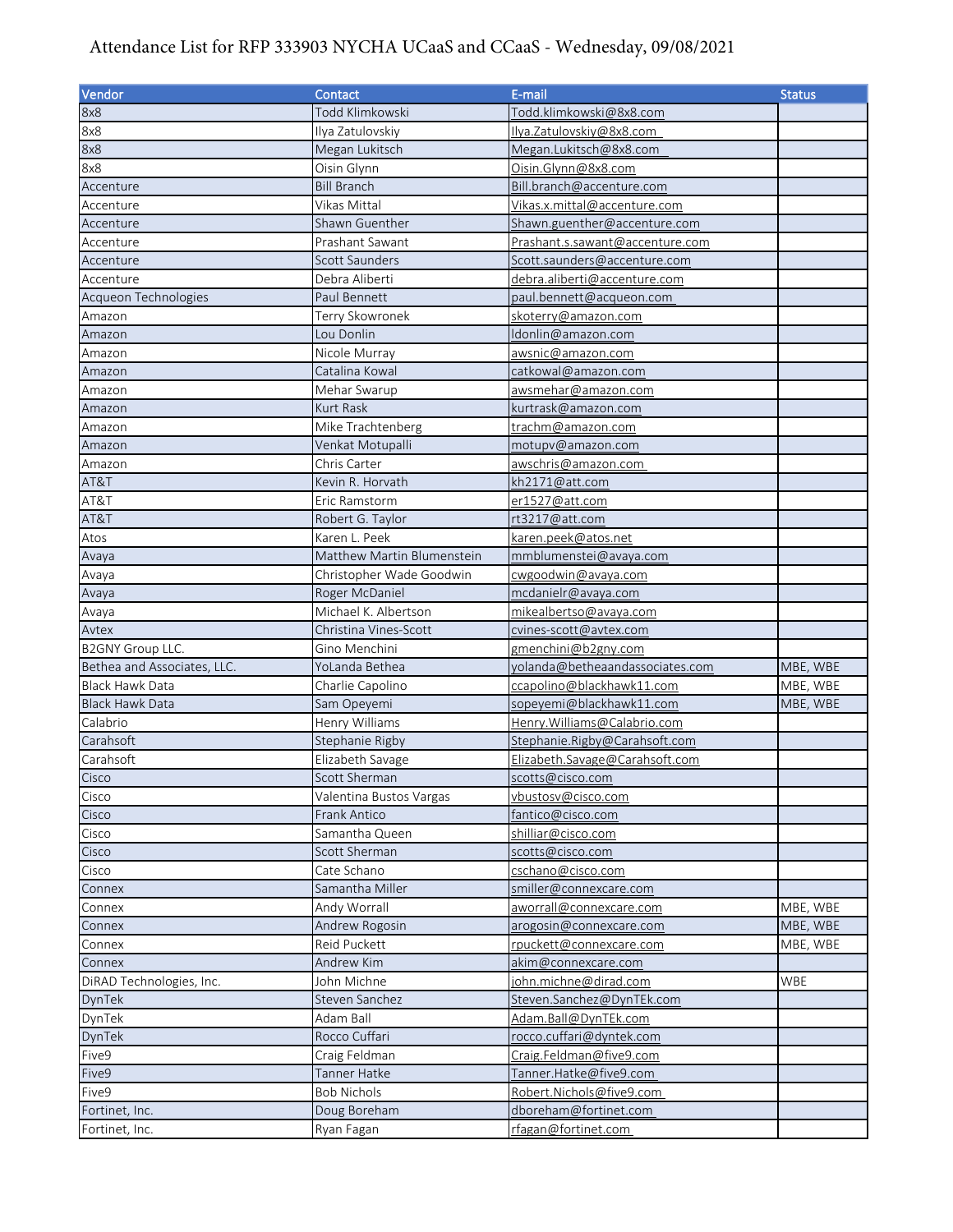| Vendor                                | Contact               | E-mail                            | <b>Status</b> |
|---------------------------------------|-----------------------|-----------------------------------|---------------|
| <b>GCOM</b>                           | Colby Shomaker        | Colby.Shomaker@gcomsoft.com       |               |
| <b>GCOM</b>                           | <b>Richard Nessel</b> | Richard.Nessel@gcomsoft.com       |               |
| <b>GCOM</b>                           | Tony Intrabartolo     | Tony.Intrabartolo@gcomsoft.com    |               |
| <b>GCOM</b>                           | Taylor Shomaker       | Taylor.Shomaker@gcomsoft.com      |               |
| Genesys                               | Brendan P. Reuss      | Brendan.Reuss@genesys.com         |               |
| Genesys                               | Michael DeBiase       | Michael.DeBiase@genesys.com       |               |
| Genesys                               | Jay Westmark          | Jay. Westmark@genesys.com         |               |
| Global Technology Solutions, LLC.     | Tony Colombo          | colombo.tony@globo-tek.com        |               |
| Global Technology Solutions, LLC.     | Ram Agarwal           | agarwal.ram@globo-tek.com         |               |
| Gotham Telecom, Inc.                  | Danya Cohan           | Danya@gothamtelecom.com           | WBE           |
| Gotham Telecom, Inc.                  | Llauren Williams      | Llauren@gothamtelecom.com         | <b>WBE</b>    |
| Gotham Telecom, Inc.                  | Elizabeth Nesi        | Elizabeth@gothamtelecom.com       | WBE           |
| <b>Granite Government Solutions</b>   | Patrick Lyddy         | plyddy@granitenet.com             |               |
| <b>Granite Government Solutions</b>   | David Holl            | dholl@granitenet.com              |               |
| <b>Granite Government Solutions</b>   | Charles Meagher       | cmeagher@granitenet.com           |               |
| Harding Media                         | Francisca Harding     | franciscaharding@hardingmedia.org | S3BC, MWBE    |
| Intelegencia Technologies Corporation | Mico Areglado         | mico.areglado@intelegencia.com    |               |
| Kemet Industries Inc.                 | Anthony Wint          | wintolan@aol.com                  | S3BC, MBE     |
| Khoj Information Technology, Inc.     | Shajith Thaze         | shajith.thaze@khoj-inc.com        | <b>MBE</b>    |
| Microsoft                             | Stephen Jones         | stjone@microsoft.com              |               |
| Microsoft                             | Mark Brownell         | Mark.Brownell@microsoft.com       |               |
| Microsoft                             | Caroline Gibson       | Caroline.Gibson@microsoft.com     |               |
| Microsoft                             | Mohammed Abdelhadi    | Mohammed.Abdelhadi@microsoft.com  |               |
| NTT America, Inc.                     | Robert Bartunek       | bob.bartunek@global.ntt           |               |
| NTT America, Inc.                     | Michael Dury          | michael.dury@global.ntt           |               |
| NTT America, Inc.                     | Jim Scotland          | jim.scotland@global.ntt           |               |
| NTT America, Inc.                     | Darryl Wilson         | darryl.wilson@global.ntt          |               |
| NTT America, Inc.                     | Tyler Poston          | tyler.poston@global.ntt           |               |
| NTT America, Inc.                     | Marley Taylor         | marley.taylor@global.ntt          |               |
| <b>Nuance Communications</b>          | Lauren Tucci          | Lauren.Tucci@nuance.com           |               |
| <b>Nuance Communications</b>          | Barbara Sapp          | Barbara.Sapp@nuance.com           |               |
| <b>Nuance Communications</b>          | John Hurd             | John.Hurd@nuance.com              |               |
| <b>NWN</b>                            | Kevin Johnston        | kjohnston@nwnit.com               |               |
| <b>NWN</b>                            | Kevin Basden          | kbasden@nwnit.com                 |               |
| Presidio                              | Steve Benevento       | sbenevento@presidio.com           |               |
| Presidio                              | <b>Bill Webb</b>      | wwebb@presidio.com                |               |
| Presidio                              | Jay Ward              | jayward@presidio.com              |               |
| Presidio                              | Avner Izhar           | aizhar@presidio.com               |               |
| Presidio                              | <b>Brett Hardy</b>    | bretthardy@presidio.com           |               |
| Pure Storage, Inc.                    | Elizabeth McGrath     | elmcgrath@purestorage.com         |               |
| Pure Storage, Inc.                    | Paolo Antonio         | pantonio@purestorage.com          |               |
| Ring Central                          | Paul Zinn             | paul.zinn@ringcentral.com         |               |
| Ring Central                          | Jeff Green            | Jeff.green@ringcentral.com        |               |
| Ring Central                          | Steve Valentine       | Steve.valentine@ringcentral.com   |               |
| <b>Ring Central</b>                   | Zach Young            | Zach.young@ringcentral.com        |               |
| Ring Central                          | Stanley Adamczyk      | Stanley.adamczyk@ringcentral.com  |               |
| Roundstone Solutions                  | Joe Joyce             | joe@roundstonesolutions.com       |               |
| Service Now                           | Peter Welling         | peter.welling@servicenow.com      |               |
| Service Now                           | Paul Carey            | paul.carey@servicenow.com         |               |
| Spring ML                             | Mei Bohannan          | mei.bohannan@springml.com         |               |
| Spring ML                             | Rishab Burli          | rishab.acharya@springml.com       |               |
| Spring ML                             | Sindhu Adini          | sindhu.adini@springml.com         |               |
| Spruce                                | Jeffrey Dickert       | jdickert@sprucetech.com           | <b>MBE</b>    |
| Swampfox Technologies                 | Kenneth DuPont        | kdupont@swampfoxinc.com           |               |
| <b>Talk Desk</b>                      | Brendan Joseph        | brendan.joseph@talkdesk.com       |               |
| Talk Desk                             | Chris Engdahl         | chris.engdahl@talkdesk.com        |               |